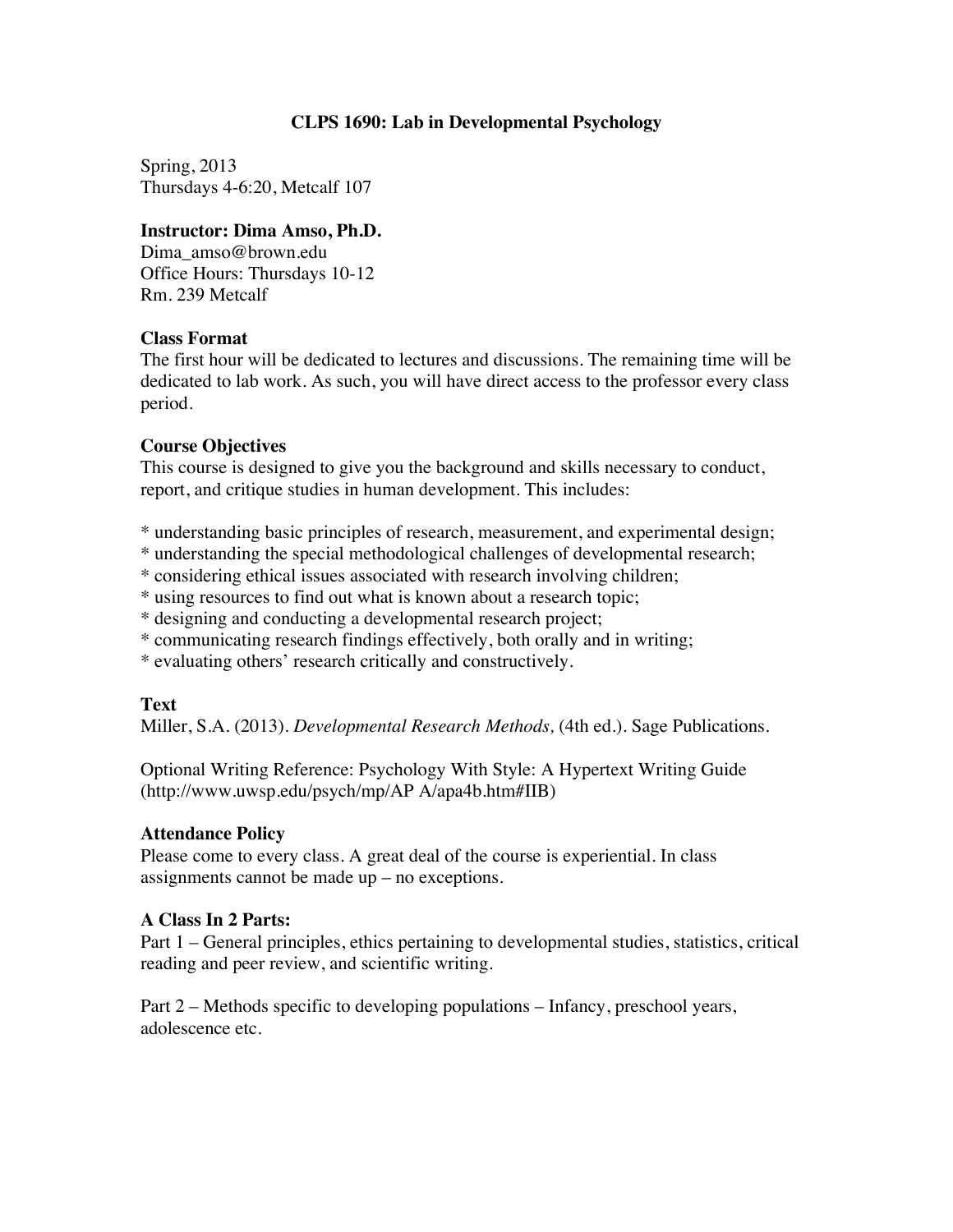### **Assessment**

#### **20% Participation and Weekly Lab Assignments**

In-class assignments may not be completed should you miss class. The format of these assignments will be discussed in class. Finally, your participation in class and group discussions is an essential part of this evaluation.

**20% Midterm –** The midterm will cover experimental concepts represented in the book and in class.

#### **30% Observational Assignment**

This project will be completed in pairs, and will consist of out of class behavioral observation, a short written assignment, and a short presentation to the class.

#### **30 % The Research Project**

The capstone exercise for this course is an independent research project. For this group project you will develop research ideas, conduct the research, write up the results of the project, and present those results to the class.

## **Tentative Course Schedule**

\* Readings from Miller. Research articles to be assigned as apprpriate.

#### **January 24**

Introduction: What Does it Mean to Be Developmental? Reading: Ch. 2

#### **January 31**

Research Methods, Design and Measurement Reading: Ch.3. & Adolph & Robinson (2011) before class

## **February 7**

Research Methods, Design and Measurement Reading: Ch. 4-5 before class

### **February 14**

Research Methods, Continued Reading: Ch.6-8 before class

#### **February 21**

Ethics in Human Subjects Research Reading: Ch. 10 before class

#### **February 28**

**Statistics** Reading: Ch. 9 before class